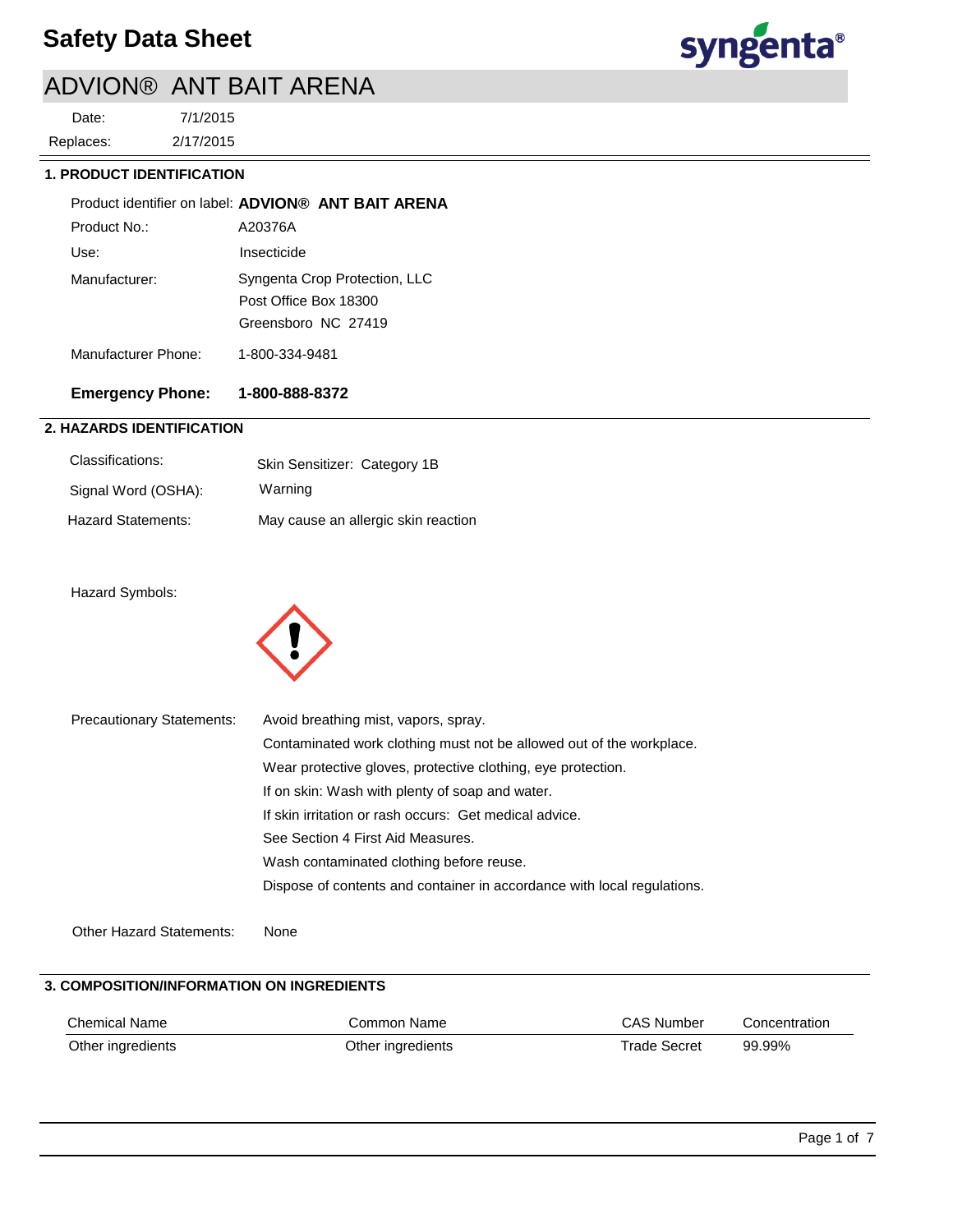

## ADVION® ANT BAIT ARENA

7/1/2015 Date:

2/17/2015 Replaces:

| methyl (4aS)-7-chloro-2,5-dihydro-2-<br>$[[(methoxycarbonyl)]4-$<br>(trifluoromethoxy)phenyl]amino]carbonyl]in<br>deno[1,2-e][1,3,4]oxadiazine-4a(3H)-<br>carboxylate | Indoxacarb Technical | 173584-44-6 | $(0.1\%)$ |
|-----------------------------------------------------------------------------------------------------------------------------------------------------------------------|----------------------|-------------|-----------|
| Ingredients not precisely identified are proprietary or non-hazardous. Values are not product specifications.                                                         |                      |             |           |

## **4. FIRST AID MEASURES**

Have the product container, label or Safety Data Sheet with you when calling Syngenta (800-888-8372), a poison contol center or doctor, or going for treatment.

| Ingestion:   | If swallowed: First aid measures are not normally required. If you feel unwell or have concerns, contact<br>Syngenta (800-888-8372), a poison control center or doctor for treatment advice. |
|--------------|----------------------------------------------------------------------------------------------------------------------------------------------------------------------------------------------|
| Eve Contact: | If in eyes: Rinse eyes with water. First aid measures are not normally required. If concerned, call Syngenta<br>(800-888-8372), a poison control center or doctor for treatment advice.      |

If on skin or clothing: First aid measures are not normally required. Wash material from the skin. If concerned, call Syngenta (800-888-8372), a poison control center or doctor for treament advice. Skin Contact:

If inhaled: First aid measures are not normally required. If you feel unwell or have concerns, contact Syngenta (800-888-8372), a poison control center or doctor for treatment advice. Inhalation:

#### Most important symptoms/effects:

Allergic skin reaction

Indication of immediate medical attention and special treatment needed:

There is no specific antidote if this product is ingested.

Treat symptomatically.

### **5. FIRE FIGHTING MEASURES**

Suitable (and unsuitable) extinguishing media:

Use dry chemical, foam or CO2 extinguishing media. If water is used to fight fire, dike and collect runoff.

Specific Hazards:

During a fire, irritating and possibly toxic gases may be generated by thermal decomposition or combustion.

Special protective equipment and precautions for firefighters:

Wear full protective clothing and self-contained breathing apparatus. Evacuate nonessential personnel from the area to prevent human exposure to fire, smoke, fumes or products of combustion.

## **6. ACCIDENTAL RELEASE MEASURES**

Personal precautions, protective equipment, and emergency procedures:

Follow exposure controls/personal protection outlined in Section 8.

Methods and materials for containment and cleaning up:

Control the spill at its source. Contain the spill to prevent from spreading or contaminating soil or from entering sewage and drainage systems or any body of water. Clean up spills immediately, observing precautions outlined in Section 8. Cover entire spill with absorbing material and place into compatible disposal container. Scrub area with hard water detergent (e.g. commercial products such as Tide, Joy, Spic and Span). Pick up wash liquid with additional absorbent and place into compatible disposal container. Once all material is cleaned up and placed in a disposal container, seal container and arrange for disposition.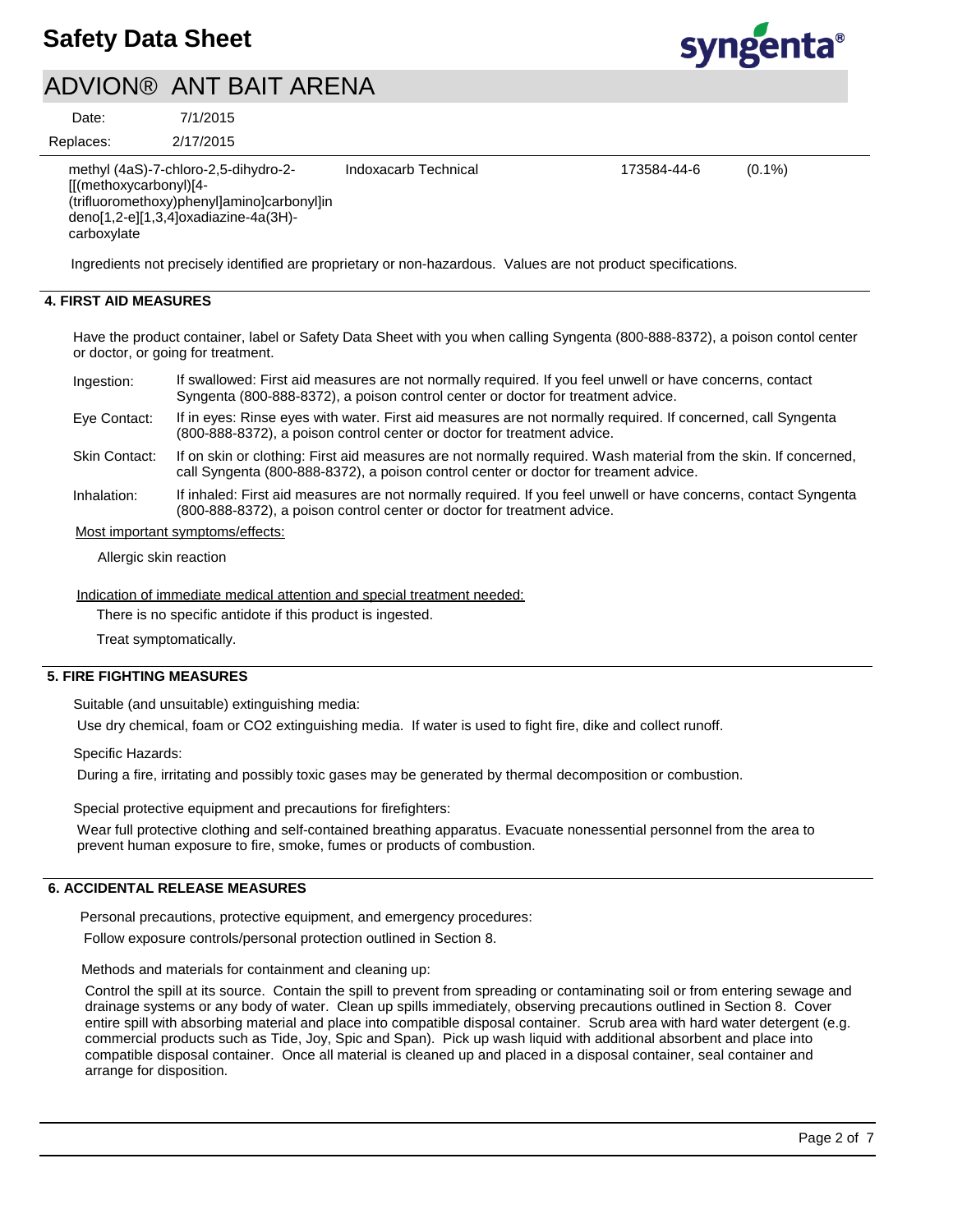

## ADVION® ANT BAIT ARENA

2/17/2015 7/1/2015 Replaces: Date:

#### **7. HANDLING AND STORAGE**

#### Precautions for safe handling:

Store the material in a well-ventilated, secure area out of reach of children and domestic animals. Do not store food, beverages or tobacco products in the storage area. Prevent eating, drinking, tobacco use, and cosmetic application in areas where there is a potential for exposure to the material. Wash thoroughly with soap and water after handling.

Conditions for safe storage, including any incompatibilities:

Not Applicable

#### **8. EXPOSURE CONTROLS/PERSONAL PROTECTION**

#### **THE FOLLOWING RECOMMENDATIONS FOR EXPOSURE CONTROLS/PERSONAL PROTECTION ARE INTENDED FOR THE MANUFACTURE, FORMULATION AND PACKAGING OF THIS PRODUCT.**

#### **FOR COMMERCIAL APPLICATIONS AND/OR ON-FARM APPLICATIONS CONSULT THE PRODUCT LABEL.**

Occupational Exposure Limits:

| <b>Chemical Name</b> | <b>OSHA PEL</b> | <b>ACGIH TLV</b> | Other                                              | Source         |
|----------------------|-----------------|------------------|----------------------------------------------------|----------------|
| Other ingredients    | Not Applicable  | Not Applicable   | Not Applicable                                     | Not Applicable |
| Indoxacarb Technical | Not Established | Not Established  | 1 mg/m <sup>3</sup> 8hr & 12hr<br>TWA (respirable) | Manufacturer   |

### Appropriate engineering controls:

Use effective engineering controls to comply with occupational exposure limits (if applicable).

#### Individual protection measures:

Ingestion:

Prevent eating, drinking, tobacco usage and cosmetic application in areas where there is a potential for exposure to the material. Wash thoroughly with soap and water after handling.

### Eye Contact:

Where eye contact is likely use dust-proof chemical goggles.

#### Skin Contact:

Where contact is likely, wear chemical-resistant gloves (such as barrier laminate, butyl rubber, nitrile rubber, neoprene rubber, natural rubber, polyvinyl chloride [PVC] or Viton), coveralls, socks and chemical-resistant footwear.

#### Inhalation:

A respirator is not normally required when handling this substance.

In case of emergency spills, use a NIOSH approved respirator with any N, R, P or HE filter.

## **9. PHYSICAL AND CHEMICAL PROPERTIES**

Odor: Characteristic Appearance: Brown gel pH: 6.6 Initial boiling point and boiling range: Not Available Melting point/freezing point: Not Available Odor Threshold: Not Available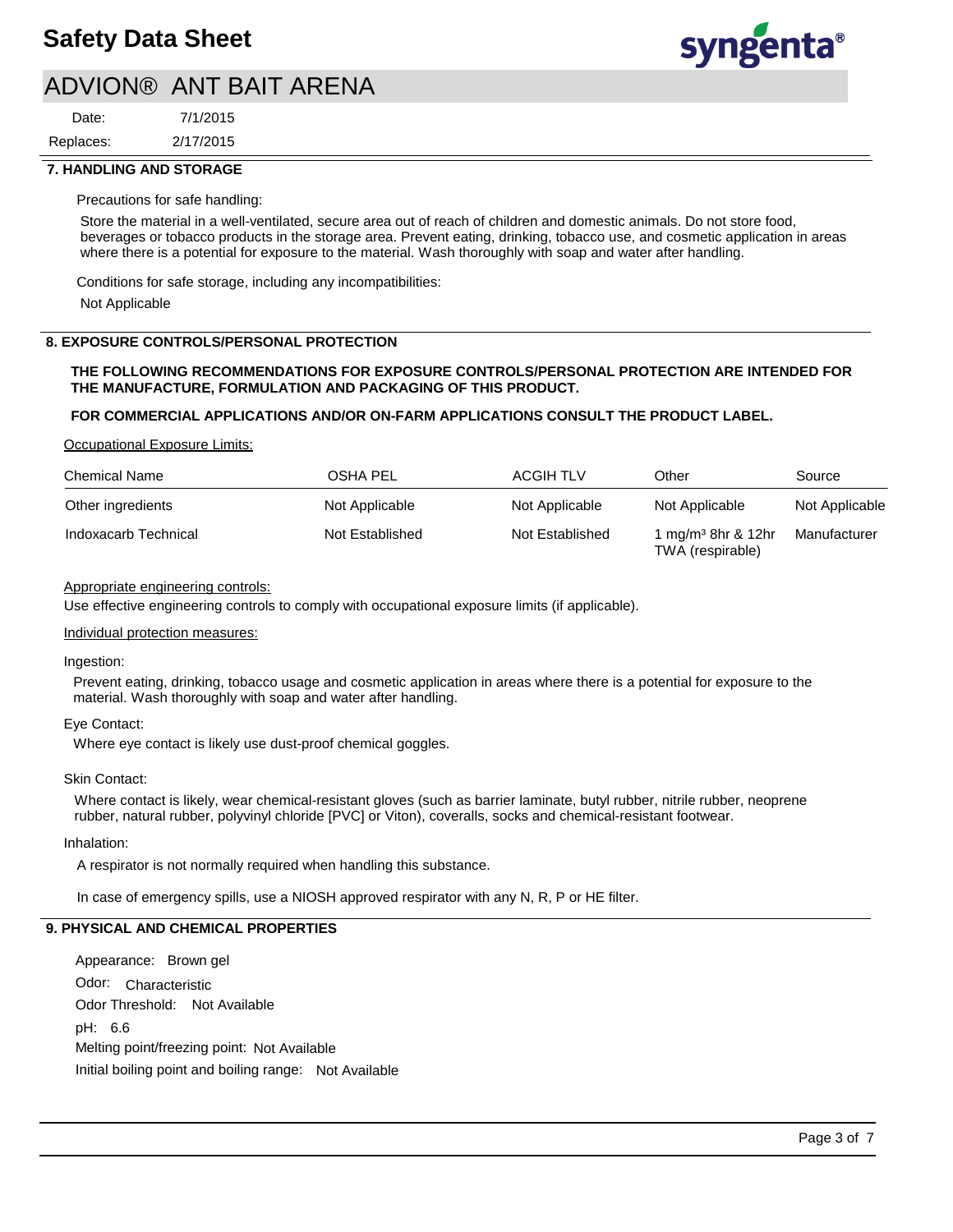

# ADVION® ANT BAIT ARENA

| 7/1/2015<br>Date:                                                      |
|------------------------------------------------------------------------|
| 2/17/2015<br>Replaces:                                                 |
| Flash Point (Test Method):<br>Not Available                            |
| Flammable Limits (% in Air):<br>Not Available                          |
| Not Available<br>Flammability:                                         |
| Vapor Pressure: Indoxacarb Technical<br>Not Available                  |
| Vapor Density: Not Available                                           |
| Relative Density: 1.09 g/ml @ 72°F (22°C)                              |
| Solubility (ies):<br>Indoxacarb Technical<br>Not Available             |
| Partition coefficient: n-octanol/water: Not Available                  |
| Autoignition Temperature: Not Available                                |
| Decomposition Temperature:<br>Not Available                            |
| Viscosity: Not Available                                               |
| Other: None                                                            |
|                                                                        |
|                                                                        |
|                                                                        |
| <b>10. STABILITY AND REACTIVITY</b>                                    |
| Not reactive.<br>Reactivity:                                           |
| Stable under normal use and storage conditions.<br>Chemical stability: |
| Possibility of hazardous reactions: Will not occur.                    |
| Conditions to Avoid: Not Available                                     |
| Incompatible materials:<br>None known.                                 |
| Hazardous Decomposition Products: Not Available                        |
| <b>11. TOXICOLOGICAL INFORMATION</b>                                   |
| <b>Health effects information</b>                                      |
| Likely routes of exposure:<br>Dermal. Inhalation                       |

Symptoms of exposure: Skin irritation

Delayed, immediate and chronic effects of exposure: Allergic skin reaction

### Numerical measures of toxicity (acute toxicity/irritation studies (finished product))

| Ingestion:                 | Oral (LD50 Rat):                   | > 5000 mg/kg body weight                              |
|----------------------------|------------------------------------|-------------------------------------------------------|
| Dermal:                    | Dermal (LD50 Rat):                 | > 5000 mg/kg body weight                              |
| Inhalation:                | Inhalation (LC50 Female<br>$Rat$ : | 4.2 mg/l 4 hrs (applies to technical dry<br>material) |
| Eye Contact:               | Non-Irritating (Rabbit)            |                                                       |
| Skin Contact:              | Non-Irritating (Rat)               |                                                       |
| <b>Skin Sensitization:</b> | A skin sensitizer (Guinea Pig)     |                                                       |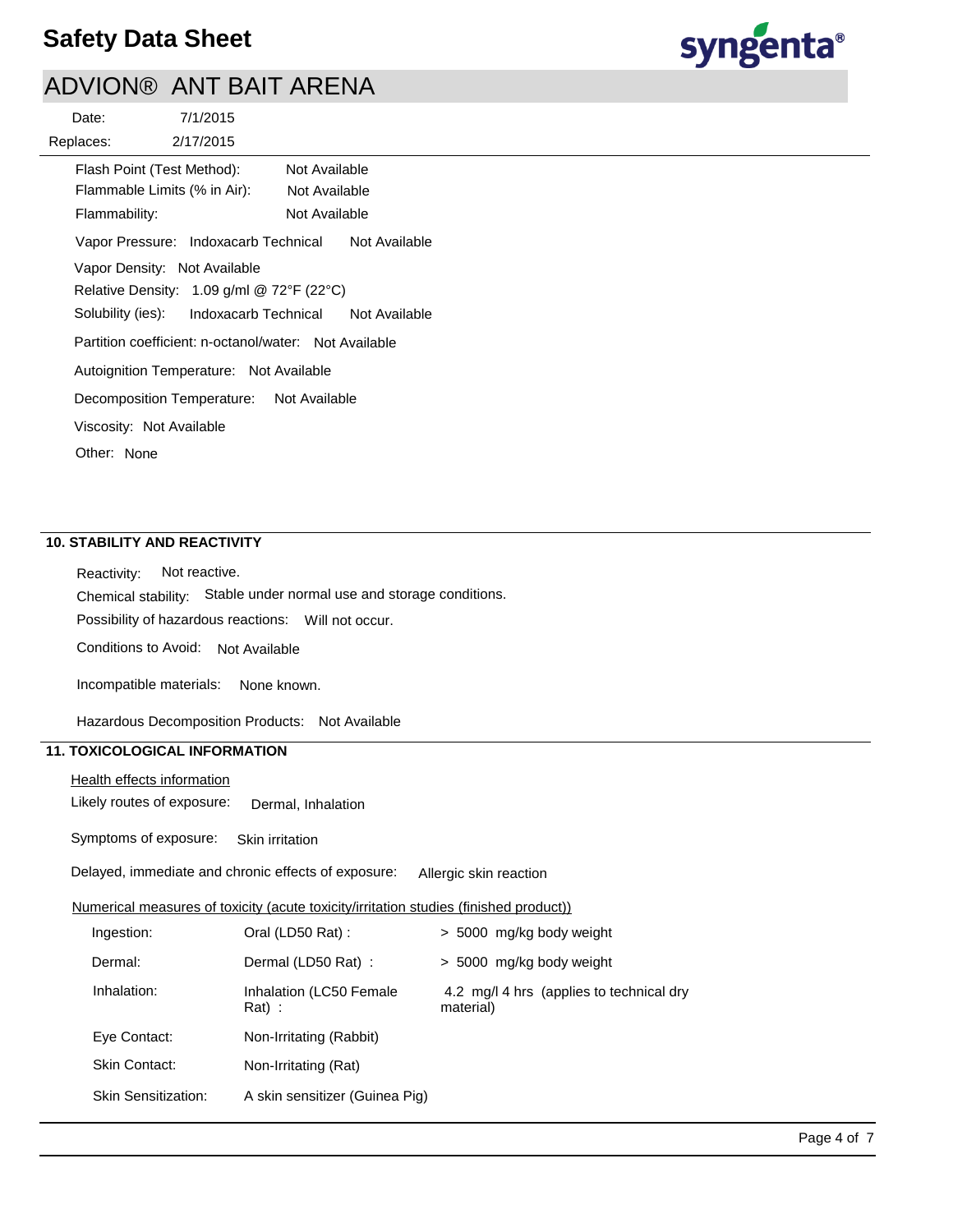

## ADVION® ANT BAIT ARENA

| Date:     | 7/1/2015  |
|-----------|-----------|
| Replaces: | 2/17/2015 |

#### Reproductive/Developmental Effects

Indoxacarb Technical: Animal testing showed effects on reproduction at levels equal to or above those causing parental toxicity.

Animal testing showed effects on embryo-fetal development at levels equal to or above those causing maternal toxicity.

#### Chronic/Subchronic Toxicity Studies

Indoxacarb Technical: The following effects occurred at levels of exposure that significantly exceed those expected under labeled usage conditions.

Inhalation; rat; Incoordination, mortality, red blood cell destruction causing abnormal decrease in number of red blood cells (anemia)

### **Carcinogenicity**

Indoxacarb Technical: Animal testing did not show any carcinogenic effects. Tests on bacterial or mammalian cell cultures did not show mutagenic effects. Did not cause genetic damage in animals.

| <b>Chemical Name</b>                                                                                                                                            | NTP/IARC/OSHA Carcinogen |
|-----------------------------------------------------------------------------------------------------------------------------------------------------------------|--------------------------|
| Other ingredients                                                                                                                                               | <b>No</b>                |
| methyl (4aS)-7-chloro-2,5-dihydro-2-<br>[[(methoxycarbonyl)[4-<br>(trifluoromethoxy)phenyl]amino]carbonyl]inden<br>o[1,2-e][1,3,4]oxadiazine-4a(3H)-carboxylate | <b>No</b>                |
| Other Toxicity Information<br>None                                                                                                                              |                          |
| <b>Toxicity of Other Components</b><br>Other ingredients<br>Not Applicable                                                                                      |                          |
| <b>Target Organs</b>                                                                                                                                            |                          |
| <b>Active Ingredients</b>                                                                                                                                       |                          |
| Indoxacarb Technical:                                                                                                                                           | Nervous system           |
| Inert Ingredients                                                                                                                                               |                          |
| Other ingredients:                                                                                                                                              | Not Applicable           |
|                                                                                                                                                                 |                          |

## **12. ECOLOGICAL INFORMATION**

Eco-Acute Toxicity

Indoxacarb Technical: Fish (Rainbow Trout) 96-hour LC50 0.65 mg/l Bird (Bobwhite Quail) LD50 Oral 98 mg/kg Invertebrate (Water Flea) Daphnia Magna 48-hour EC50 0.60 mg/l

Environmental Fate

Indoxacarb Technical:

Information given is based on data on the components and the ecotoxicology of similar products. Environmental Hazards: Do not apply directly to water, or to areas where surface water is present, or to intertidal areas below the mean high water mark.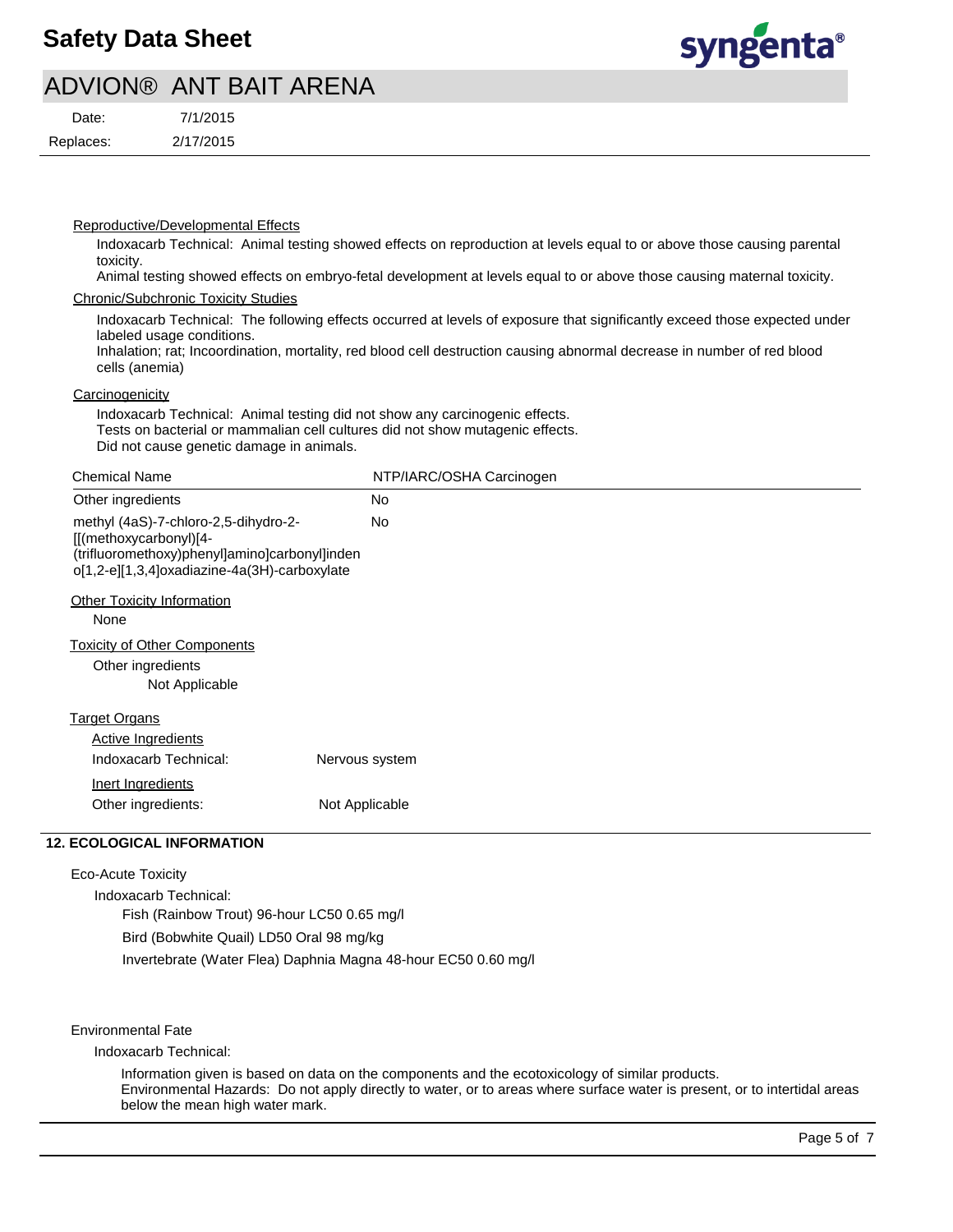

## ADVION® ANT BAIT ARENA

7/1/2015 Replaces: Date:

2/17/2015

### **13. DISPOSAL CONSIDERATIONS**

Disposal:

Do not reuse product containers. Dispose of product containers, waste containers, and residues according to local, state, and federal health and environmental regulations.

Characteristic Waste: Not Applicable

Listed Waste: Not Applicable

## **14. TRANSPORT INFORMATION**

DOT Classification

Ground Transport - NAFTA Not regulated

**Comments** 

Water Transport - International Not regulated.

Air Transport Not regulated.

### **15. REGULATORY INFORMATION**

Pesticide Registration:

This chemical is a pesticide product registered by the Environmental Protection Agency and is subject to certain labeling requirements under federal pesticide law. These requirements differ from the classification criteria and hazard information required for safety data sheets, and for workplace labels of non-pesticide chemicals. Following is the hazard information as required on the pesticide label:

Caution: Wash thoroughly with soap and water after handling bait stations.

EPA Registration Number(s): 100-1485

EPCRA SARA Title III Classification:

Section 311/312 Hazard Classes: Acute Health Hazard

Section 313 Toxic Chemicals: None

RCRA Hazardous Waste Classification (40 CFR 261): Not Applicable TSCA Status: Exempt from TSCA, subject to FIFRA CERCLA/SARA 304 Reportable Quantity (RQ): Not Applicable